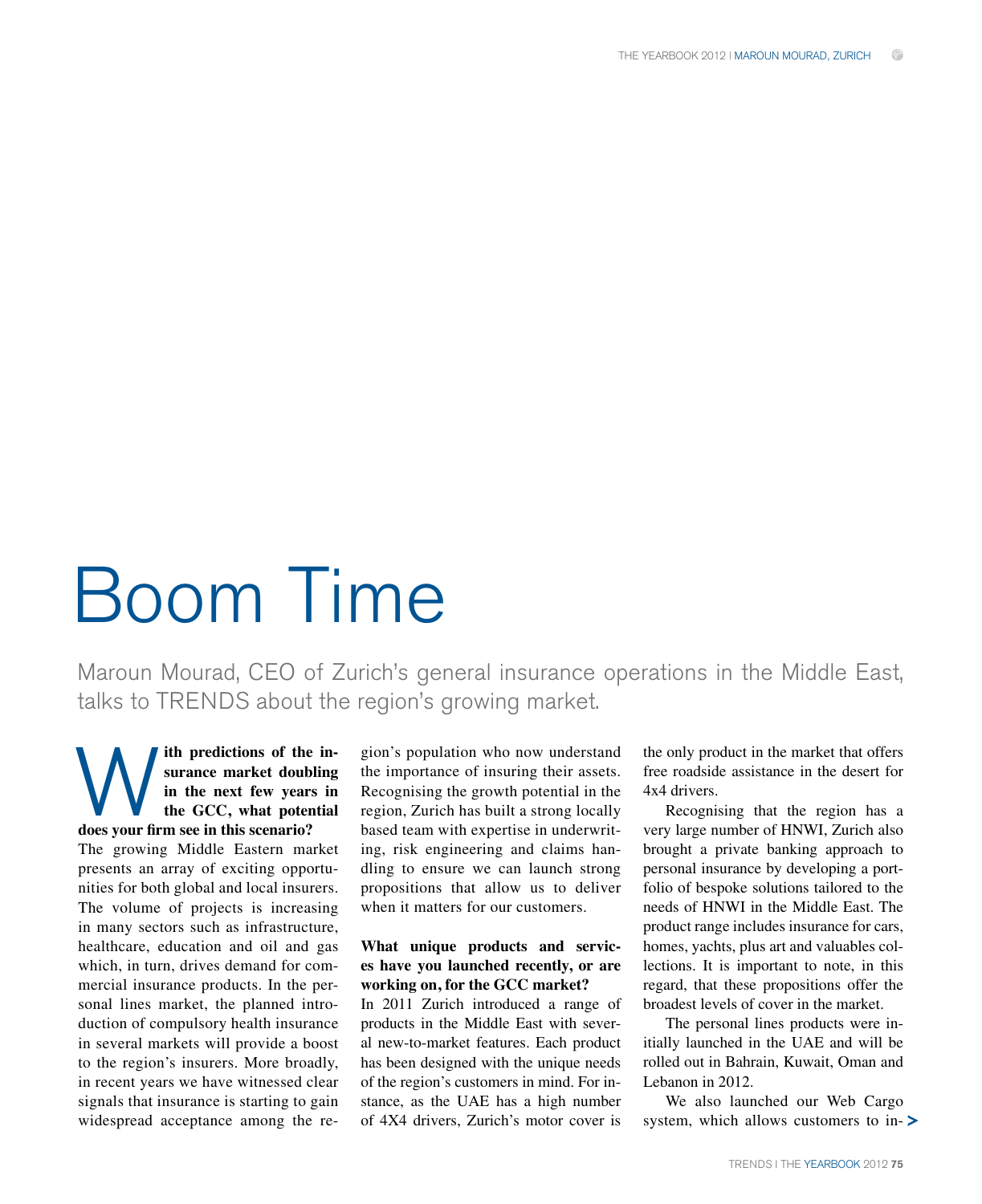

# "The GCC economies have weathered the financial crisis relatively unscathed. . ."

sure their goods by simply completing an online form. We will be making further investment into the commercial lines market and our propositions for small business owners and commercial customers will be launched in due course.

# **There are a lot of almost defunct listed insurance companies in this region, any plans to buy them to penetrate**  deeper into the local market?

Zurich's acquisition of Lebanon-based Compagnie Libanaise d'Assurance S.A.L was central to our aim of being the leading multinational insurer in the Middle East. The acquisition gave us access to personal and commercial customer segments in the UAE, Oman, Kuwait and Lebanon, which complimented our existing presence in the Dubai International Financial Centre (DIFC) and Bahrain. Zurich has now rebranded the CLA operations in those markets and, in doing so, has brought its global expertise, financial strength and innovative products to customers in the region. Zurich's long-term objective is to be present

in all GCC countries, offering unique propositions and high levels of customer service to all of our customers, so we will carefully evaluate any opportunity that could potentially contribute to our long-term goals.

#### **How do you sum up 2011 for the GCC**  economies and insurance sector?

Compared to the global economic landscape, the GCC economies have weathered the financial crisis relatively unscathed. Overall, 2011 has been a good year and the insurance industry continues to grow, albeit at a lower growth rate than initially anticipated. That said, we still expect to see double-digit growth rates in gross written premium.